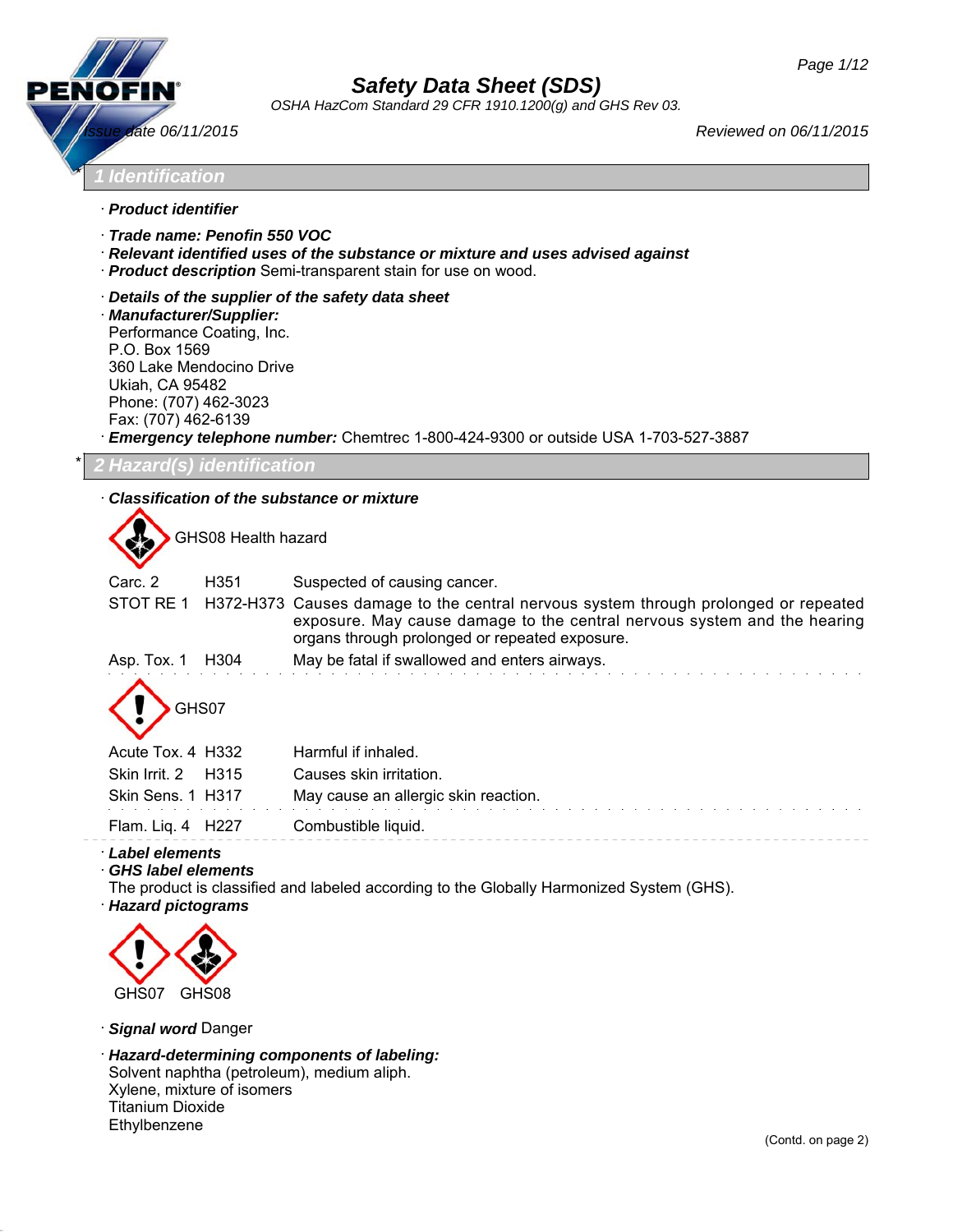

*OSHA HazCom Standard 29 CFR 1910.1200(g) and GHS Rev 03.*

*Issue date 06/11/2015 Reviewed on 06/11/2015*

*Trade name: Penofin 550 VOC*

3-Iodo-2-propynylbutylcarbamate · *Hazard statements* Combustible liquid. Harmful if inhaled. Causes skin irritation. May cause an allergic skin reaction. Suspected of causing cancer. Causes damage to the central nervous system through prolonged or repeated exposure. May cause damage to the central nervous system and the hearing organs through prolonged or repeated exposure. May be fatal if swallowed and enters airways. · *Precautionary statements* Keep away from flames and hot surfaces. – No smoking. Do not breathe dust/fume/gas/mist/vapors/spray. Avoid breathing dust/fume/gas/mist/vapors/spray. Use only outdoors or in a well-ventilated area. Wear protective gloves / eye protection / face protection. Wear protective gloves. Wash thoroughly after handling. Do not eat, drink or smoke when using this product. Contaminated work clothing must not be allowed out of the workplace. Obtain special instructions before use. Do not handle until all safety precautions have been read and understood. If swallowed: Immediately call a poison center/doctor. Specific treatment (see supplementary first aid instructions on this Safety Data Sheet). IF INHALED: Remove victim to fresh air and keep at rest in a position comfortable for breathing. Call a poison center/doctor if you feel unwell. Wash contaminated clothing before reuse. IF exposed or concerned: Get medical advice/attention. If skin irritation occurs: Get medical advice/attention. If skin irritation or rash occurs: Get medical advice/attention. Get medical advice/attention if you feel unwell. Do NOT induce vomiting. In case of fire: Use for extinction: CO2, powder or water spray. If on skin: Wash with plenty of water. Take off contaminated clothing and wash it before reuse. Store locked up. Store in a well-ventilated place. Keep cool. Dispose of contents/container in accordance with local/regional/national/international regulations. · *Unknown acute toxicity:* 16.2 percent of the mixture consists of ingredient(s) of unknown toxicity. · *Classification system:* · *NFPA ratings (scale 0 - 4)* 2 2 1  $Health = 2$  $Fire = 2$ Reactivity = 1 · *HMIS-ratings (scale 0 - 4)*

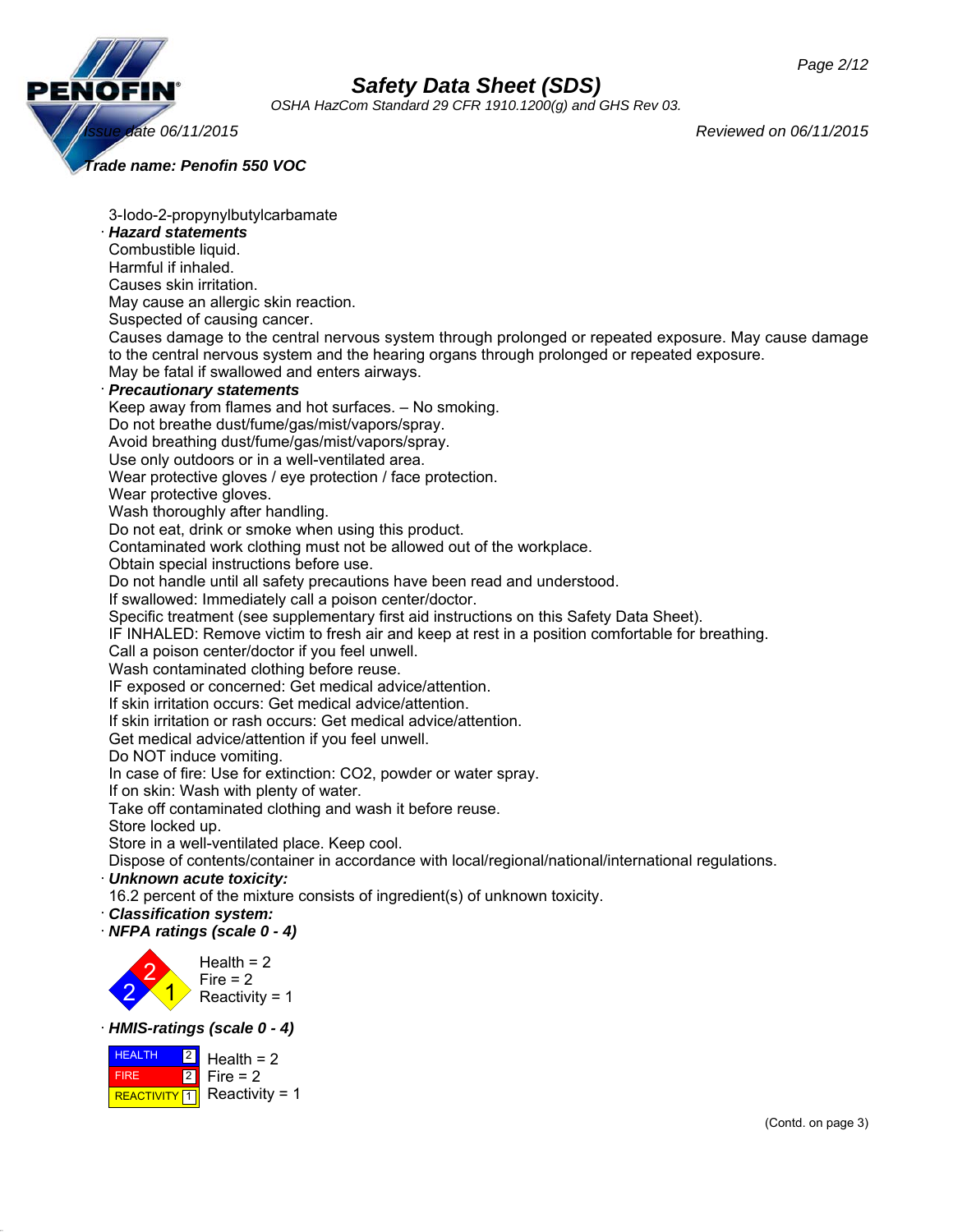

*OSHA HazCom Standard 29 CFR 1910.1200(g) and GHS Rev 03.*

*Issue date 06/11/2015 Reviewed on 06/11/2015*

*Trade name: Penofin 550 VOC*

· *Hazard(s) not otherwise classified (HNOC):* None known

\* *3 Composition/information on ingredients*

· *Description:* Mixture of substances listed below with nonhazardous additions.

|                      | · Dangerous Components:                                                                                                                                        |              |  |  |
|----------------------|----------------------------------------------------------------------------------------------------------------------------------------------------------------|--------------|--|--|
| CAS: 64742-88-7      | Solvent naphtha (petroleum), medium aliph.                                                                                                                     | 25-50%       |  |  |
|                      | <b>Elam.</b> Lig. 3, H226; STOT RE 1, H372; Asp. Tox. 1, H304                                                                                                  |              |  |  |
| CAS: 1330-20-7       | Xylene, mixture of isomers                                                                                                                                     | 15-35%       |  |  |
| RTECS: ZE 2100000    | <b>Elam.</b> Lig. 3, H226; $\Diamond$ Acute Tox. 4, H312; Acute Tox. 4, H332; Skin Irrit.<br>2, H <sub>3</sub> 15                                              |              |  |  |
| CAS: 13463-67-7      | Titanium Dioxide                                                                                                                                               | $0 - 10%$    |  |  |
|                      | Carc. 2, H351; (1) Skin Irrit. 2, H315; Eye Irrit. 2A, H319; STOT SE 3, H335                                                                                   |              |  |  |
| CAS: 100-41-4        | Ethylbenzene                                                                                                                                                   | $2 - 12%$    |  |  |
| RTECS: DA 0700000    | <b>Example 10 Fram.</b> Lig. 2, H225; <b>3</b> Carc. 2, H351; STOT RE 2, H373; Asp. Tox. 1,<br>$H304$ ; $\langle \cdot \rangle$ Acute Tox. 4, H332             |              |  |  |
| CAS: 55406-53-6      | 3-lodo-2-propynylbutylcarbamate                                                                                                                                | $\leq 2.5\%$ |  |  |
|                      | Acute Tox. 3, H331; STOT RE 1, H372; Sue Dam. 1, H318;<br>Aquatic Acute 1, H400; Aquatic Chronic 1, H410; (1) Acute Tox. 4, H302;<br><b>Skin Sens. 1, H317</b> |              |  |  |
| CAS: 96-29-7         | 2-butanone oxime                                                                                                                                               | $< 2.5\%$    |  |  |
|                      | Carc. 2, H351; Cye Dam. 1, H318; C Acute Tox. 4, H312; Skin Sens. 1,<br>H317; Flam. Liq. 4, H227                                                               |              |  |  |
| 4 First-aid measures |                                                                                                                                                                |              |  |  |

### · *Description of first aid measures*

#### · *General information:*

Symptoms of poisoning may even occur after several hours; therefore medical observation for at least 48 hours after the accident.

· *After inhalation:*

Supply fresh air. If required, provide artificial respiration. Consult doctor if symptoms persist.

In case of unconsciousness, place patient securely on side position for transportation.

· *After skin contact:*

Immediately wash with water and soap and rinse thoroughly.

If skin irritation occurs, consult a doctor.

- · *After eye contact:* Rinse opened eye for several minutes under running water.
- · *After swallowing:* If swallowed and symptoms occur, consult a doctor.
- · *Information for doctor:*
- · *Most important symptoms and effects, both acute and delayed:* No further relevant information available.
- · *Indication of any immediate medical attention and special treatment needed*
- No further relevant information available.

### \* *5 Fire-fighting measures*

- · *Extinguishing media*
- · *Suitable extinguishing agents:* CO2, sand, extinguishing powder. Do not use water.
- · *For safety reasons unsuitable extinguishing agents:* Water
- · *Special hazards arising from the substance or mixture*

Combustible liquid. Vapors can travel to a source of ignition and flash back.

Explosive mixtures may occur at temperatures at or above flashpoint.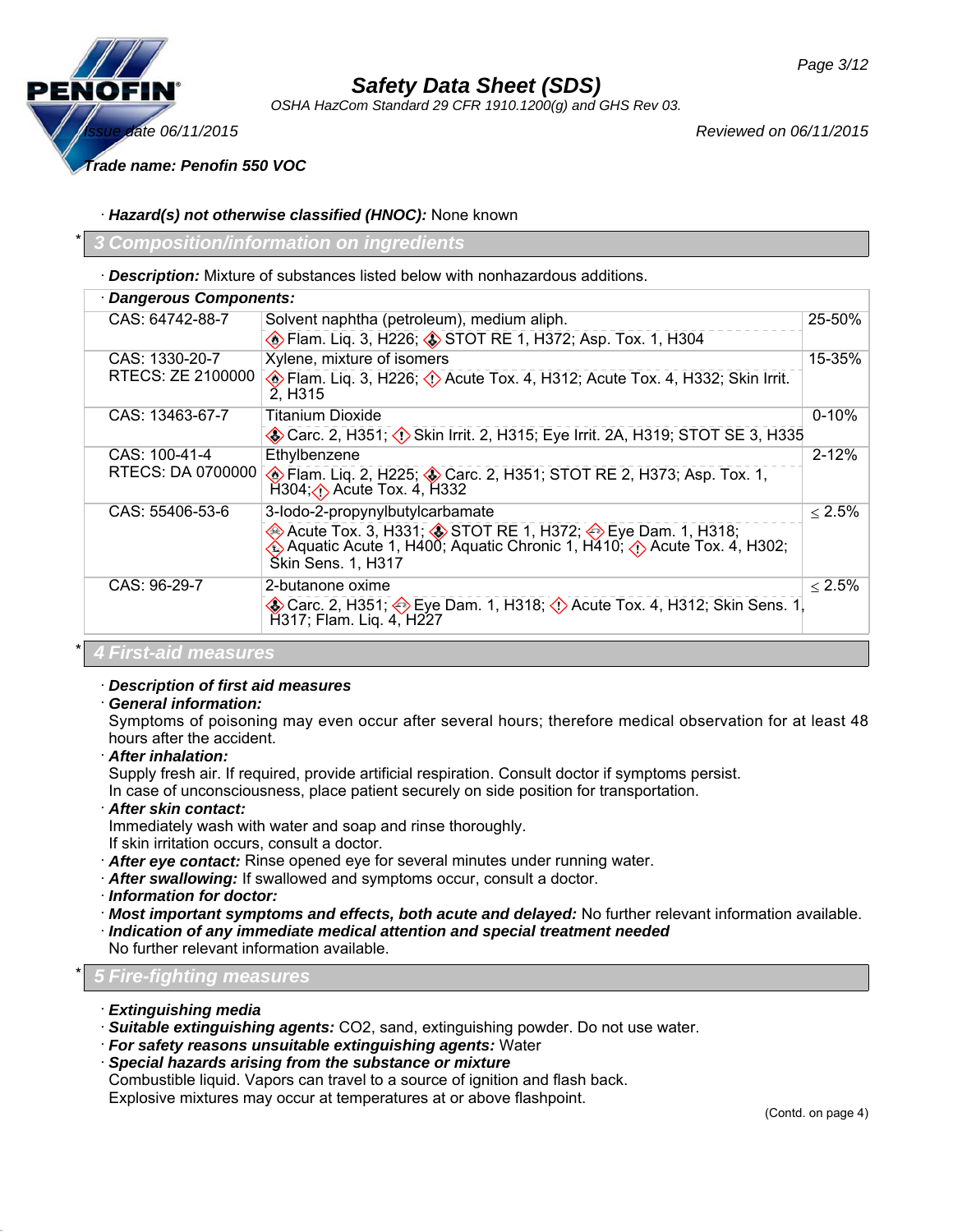

*OSHA HazCom Standard 29 CFR 1910.1200(g) and GHS Rev 03.*

*Issue date 06/11/2015 Reviewed on 06/11/2015*

*Trade name: Penofin 550 VOC*

- · *Advice for firefighters*
- · *Protective equipment:* Mouth respiratory protective device.

As in any fire, wear self-contained breathing apparatus pressure-demand (NIOSH approved or equivalent), and full protective gear to prevent contact with skin and eyes.

### \* *6 Accidental release measures*

- · *Personal precautions, protective equipment and emergency procedures* Not required.
- · *Environmental precautions:* No special measures required.
- · *Methods and material for containment and cleaning up:*

Absorb with liquid-binding material (i.e. sand, diatomite, acid binders, universal binders, sawdust). Dispose contaminated material as waste according to section 13.

Ensure adequate ventilation.

Do not flush with water or aqueous cleansing agents

Dispose of the collected material according to regulations.

· *Reference to other sections*

See Section 7 for information on safe handling.

See Section 8 for information on personal protection equipment.

See Section 13 for disposal information.

### \* *7 Handling and storage*

#### · *Handling:*

· *Precautions for safe handling* Ensure good ventilation/exhaustion at the workplace. Prevent formation of aerosols.

· *Information about protection against explosions and fires:* Protect from heat.

- · *Conditions for safe storage, including any incompatibilities*
- · *Storage:*
- · *Requirements to be met by storerooms and receptacles:* No special requirements.
- · *Information about storage in one common storage facility:* Not required.
- · *Further information about storage conditions:*
- Keep receptacle tightly sealed. Protect from heat and direct sunlight.
- · *Specific end use(s)* No further relevant information available.

### *8 Exposure controls/personal protection*

· *Additional information about design of technical systems:* No further data; see section 7.

#### · *Control parameters*

| Components with occupational exposure limits: |                                                                                                                 |
|-----------------------------------------------|-----------------------------------------------------------------------------------------------------------------|
|                                               | 1330-20-7 Xylene, mixture of isomers                                                                            |
|                                               | PEL Long-term value: 435 mg/m <sup>3</sup> , 100 ppm                                                            |
|                                               | REL Short-term value: 655 mg/m <sup>3</sup> , 150 ppm<br>Long-term value: 435 mg/m <sup>3</sup> , 100 ppm       |
|                                               | TLV Short-term value: $651 \text{ mg/m}^3$ , 150 ppm<br>Long-term value: 434 mg/m <sup>3</sup> , 100 ppm<br>BEI |
|                                               | (Contd. on page 5)                                                                                              |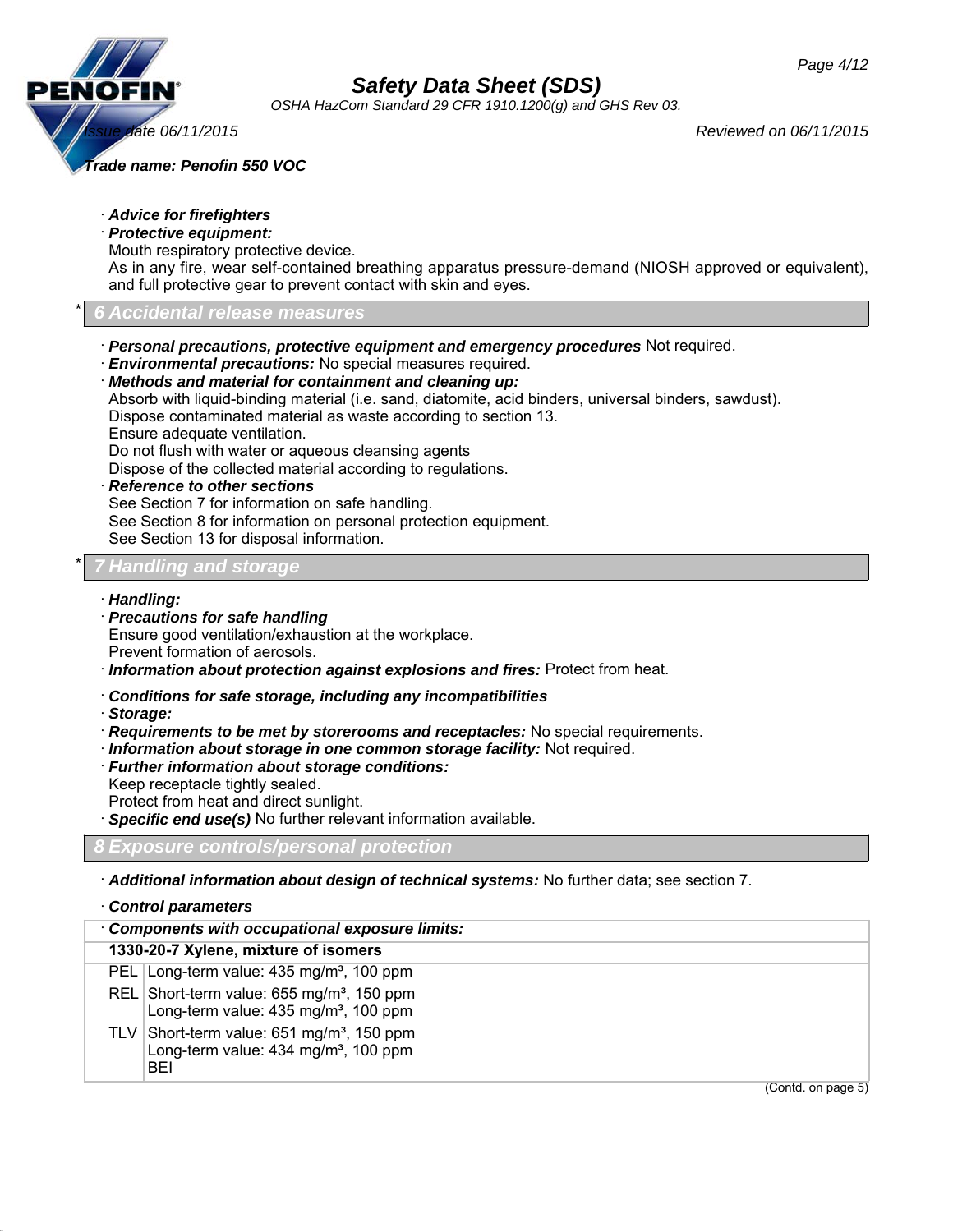

*OSHA HazCom Standard 29 CFR 1910.1200(g) and GHS Rev 03.*

*Issue date 06/11/2015 Reviewed on 06/11/2015*

*Trade name: Penofin 550 VOC*

**100-41-4 Ethylbenzene**

| <b>IVU-4 I-4 EUIVIDEIIZEIIE</b>                                                                       |
|-------------------------------------------------------------------------------------------------------|
| PEL Long-term value: 435 mg/m <sup>3</sup> , 100 ppm                                                  |
| REL Short-term value: 545 mg/m <sup>3</sup> , 125 ppm                                                 |
| Long-term value: 435 mg/m <sup>3</sup> , 100 ppm                                                      |
| TLV Long-term value: 87 mg/m <sup>3</sup> , 20 ppm<br>BEI                                             |
| · Ingredients with biological limit values:                                                           |
| 1330-20-7 Xylene, mixture of isomers                                                                  |
| BEI 1.5 g/g creatinine                                                                                |
| urine                                                                                                 |
| end of shift                                                                                          |
| Methylhippuric acids                                                                                  |
| 100-41-4 Ethylbenzene                                                                                 |
| BEI $ 0.7 $ g/g creatinine                                                                            |
| urine                                                                                                 |
| end of shift at end of workweek                                                                       |
| Sum of mandelic acid and phenylglyoxylic acid (nonspecific, semi-quantitative)                        |
|                                                                                                       |
| end-exhaled air                                                                                       |
| not critical                                                                                          |
| Ethyl benzene (semi-quantitative)                                                                     |
| Additional information: The lists that were valid during the creation of this SDS were used as basis. |
|                                                                                                       |

· *Exposure controls*

### · *Personal protective equipment:*

· *General protective and hygienic measures:*

The usual precautionary measures for handling chemicals should be followed.

Keep away from foodstuffs, beverages and feed.

Immediately remove all soiled and contaminated clothing and wash before reuse.

Wash hands before breaks and at the end of work.

Avoid contact with the skin.

Avoid contact with the eyes and skin.

· *Breathing equipment:* Not required.

· *Protection of hands:*



Protective gloves

The glove material has to be impermeable and resistant to the product/ the substance/ the preparation.

Due to missing tests no recommendation to the glove material can be given for the product/ the preparation/ the chemical mixture.

Select glove material based on penetration times, rates of diffusion and degradation.

#### · *Material of gloves*

The selection of the suitable gloves does not only depend on the material, but also on further marks of quality and varies from manufacturer to manufacturer. As the product is a preparation of several substances, the resistance of the glove material cannot be calculated in advance and has therefore to be checked prior to the application.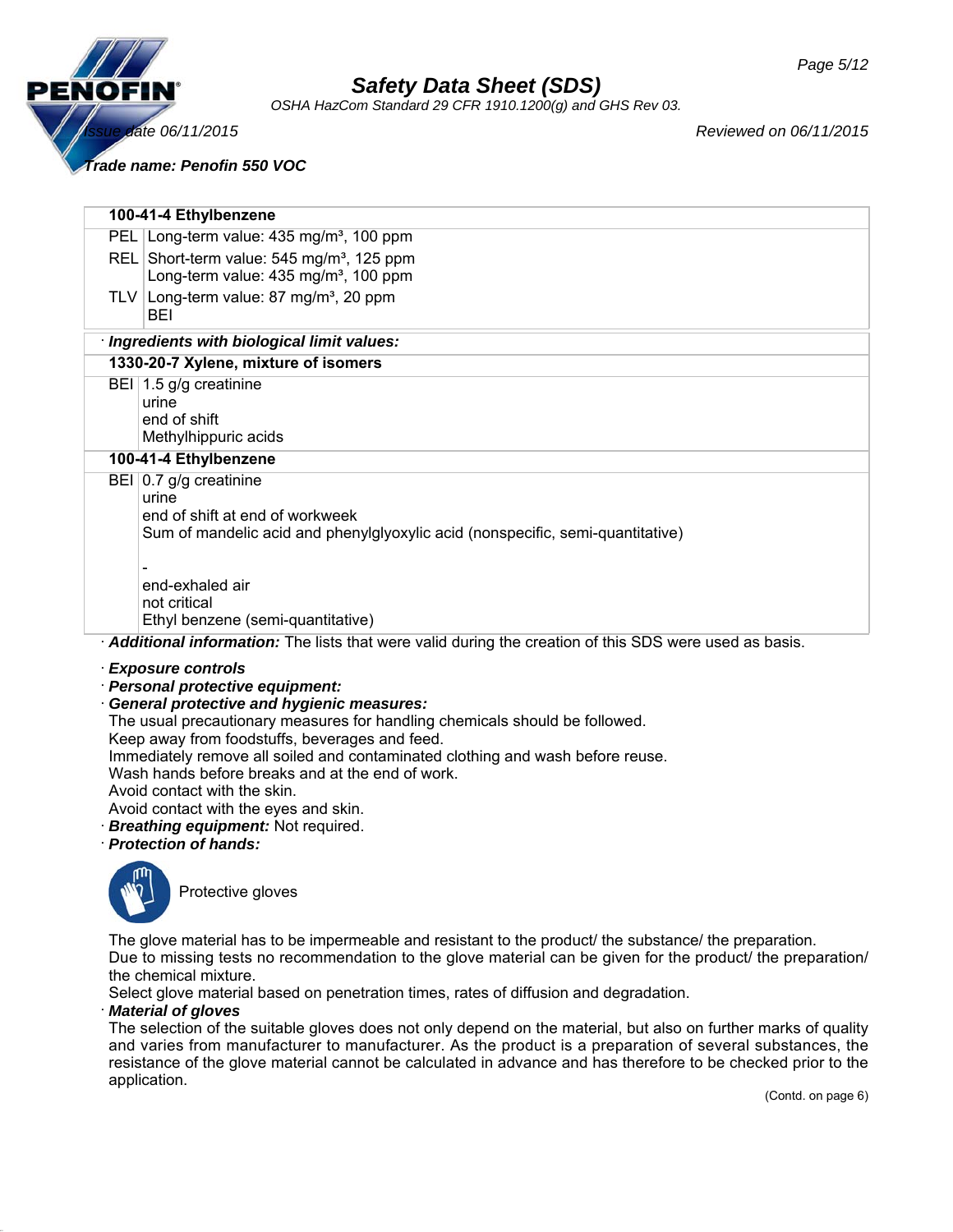

*OSHA HazCom Standard 29 CFR 1910.1200(g) and GHS Rev 03.*

*Issue date 06/11/2015 Reviewed on 06/11/2015*

*Trade name: Penofin 550 VOC*

· *Penetration time of glove material*

The exact break-through time has to be determined and observed by the manufacturer of the protective gloves.

### · *Eye protection:*



Goggles recommended during refilling.

### \* *9 Physical and chemical properties*

| Information on basic physical and chemical properties<br><b>General Information</b><br>· Appearance: |                                               |                     |
|------------------------------------------------------------------------------------------------------|-----------------------------------------------|---------------------|
| Form:                                                                                                | Liquid                                        |                     |
| Color:                                                                                               | Colored                                       |                     |
| · Odor:<br>· Odor threshold:                                                                         | Solvent / Mineral Spirits<br>Not determined.  |                     |
| · pH-value:                                                                                          | Not determined.                               |                     |
| Change in condition                                                                                  |                                               |                     |
| <b>Melting point/Melting range:</b><br><b>Boiling point/Boiling range:</b>                           | Not determined.<br>136 °C (277 °F)            |                     |
| · Flash point:                                                                                       | 42 °C (108 °F)                                |                     |
| · Flammability (solid, gaseous):                                                                     | Not applicable.                               |                     |
| · Ignition temperature:                                                                              | 265 °C (509 °F)                               |                     |
| · Decomposition temperature:                                                                         | Not determined.                               |                     |
| · Auto igniting:                                                                                     | Product is not self-igniting.                 |                     |
| Danger of explosion:                                                                                 | Product does not present an explosion hazard. |                     |
| · Explosion limits:                                                                                  |                                               |                     |
| Lower:                                                                                               | 0.6 Vol %                                     |                     |
| <b>Upper:</b>                                                                                        | 7.0 Vol %                                     |                     |
| Vapor pressure @ 20 °C (68 °F):                                                                      | $6.7$ hPa $(5 \text{ mm Hg})$                 |                     |
| · Density:                                                                                           | Not determined.                               |                     |
| <b>Relative density</b><br>Vapor density                                                             | Not determined.                               |                     |
| <b>Evaporation rate</b>                                                                              | Not determined.                               |                     |
| · Solubility in / Miscibility with                                                                   |                                               |                     |
| Water:                                                                                               | Not miscible or difficult to mix.             |                     |
| · Partition coefficient (n-octanol/water): Not determined.                                           |                                               |                     |
| · Viscosity:                                                                                         |                                               |                     |
| Dynamic:                                                                                             | Not determined.                               |                     |
| <b>Kinematic:</b>                                                                                    | Not determined.                               |                     |
| · Solvent content:                                                                                   |                                               |                     |
| <b>Organic solvents:</b>                                                                             | 59.1 %                                        | $(C \cap \cap \cap$ |
|                                                                                                      |                                               |                     |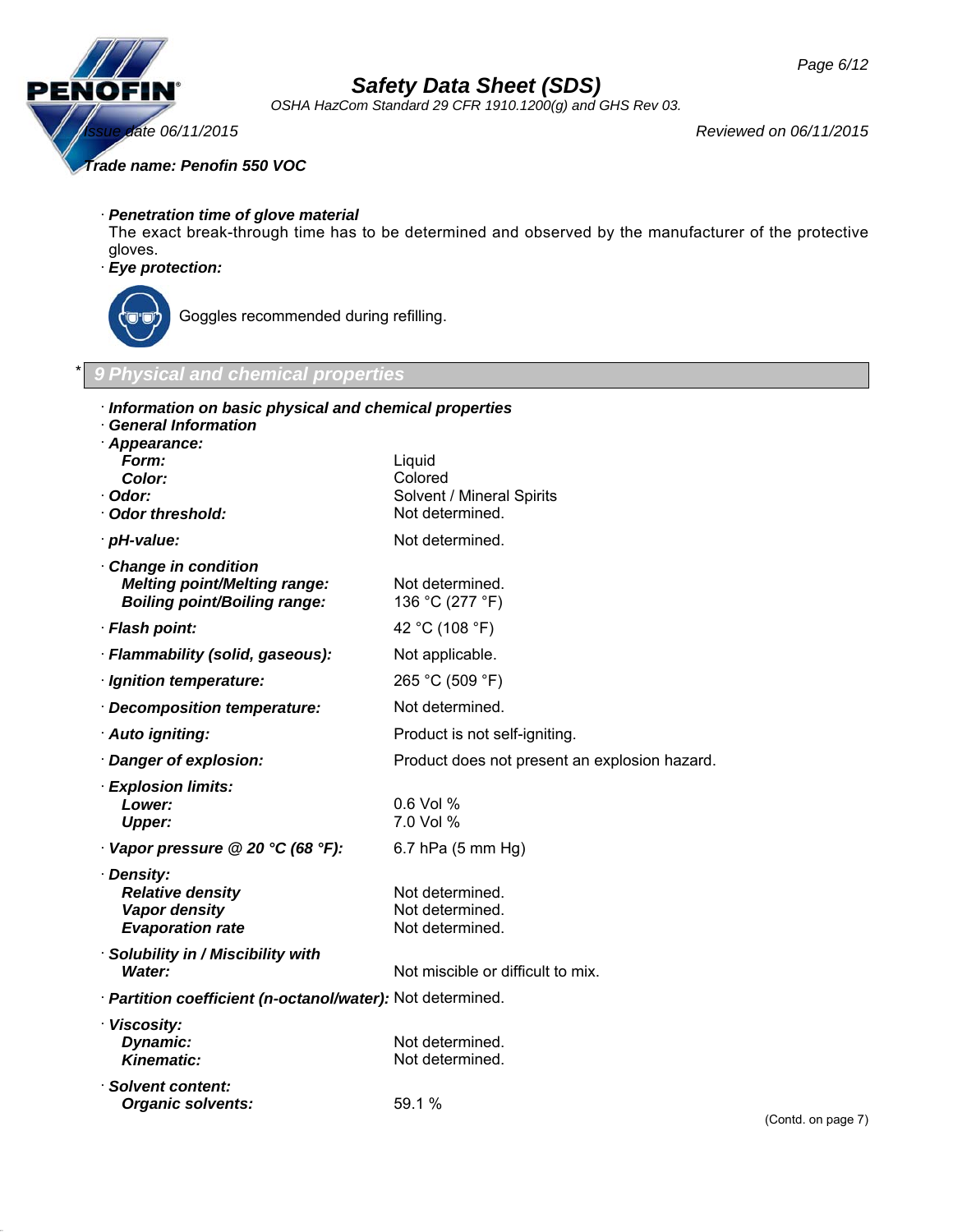

*OSHA HazCom Standard 29 CFR 1910.1200(g) and GHS Rev 03.*

*Trade name: Penofin 550 VOC*

| <b>VOC content:</b>    | Not Determined                             |
|------------------------|--------------------------------------------|
| <b>Solids content:</b> | $0\%$                                      |
| Other information      | No further relevant information available. |

### *10 Stability and reactivity*

- · *Reactivity* No further relevant information available.
- · *Chemical stability* Stable under normal conditions.
- · *Thermal decomposition / conditions to be avoided:* No decomposition if used according to specifications.
- · *Possibility of hazardous reactions* No dangerous reactions known.
- · *Conditions to avoid* No further relevant information available.
- · *Incompatible materials:* No further relevant information available.
- · *Hazardous decomposition products:* No dangerous decomposition products known.

\* *11 Toxicological information*

### · *Information on toxicological effects*

· *Acute toxicity:*

| LD/LC50 values that are relevant for classification: |                                                       |                                             |  |
|------------------------------------------------------|-------------------------------------------------------|---------------------------------------------|--|
|                                                      | 64742-88-7 Solvent naphtha (petroleum), medium aliph. |                                             |  |
| Oral                                                 | LD <sub>50</sub>                                      | >6500 mg/kg (rat)                           |  |
| Dermal                                               | LD50                                                  | >3000 mg/kg (rab)                           |  |
| Inhalative   LC50/4 h                                |                                                       | $>14$ mg/l (rat)                            |  |
|                                                      | 1330-20-7 Xylene, mixture of isomers                  |                                             |  |
| Oral                                                 | <b>LD50</b>                                           | 4300 mg/kg (rat)                            |  |
| Dermal                                               | LD50                                                  | 1700 mg/kg (rabbit)                         |  |
| Inhalative   LC50/4 h                                |                                                       | 5000 mg/l (rat)                             |  |
|                                                      | 13463-67-7 Titanium Dioxide                           |                                             |  |
| Oral                                                 | LD <sub>50</sub>                                      | >10000 mg/kg (rat)                          |  |
| Dermal                                               | LD <sub>50</sub>                                      | >10000 mg/kg (rabbit)                       |  |
| Inhalative   LC50/4 h                                |                                                       | >6.82 mg/l (rat)                            |  |
|                                                      | 100-41-4 Ethylbenzene                                 |                                             |  |
| Oral                                                 | LD50                                                  | 3500 mg/kg (rat)                            |  |
| Dermal                                               | LD50                                                  | 15433 mg/kg (rabbit)                        |  |
|                                                      | 112-80-1 Oleic acid, pure                             |                                             |  |
| Oral                                                 | LD50                                                  | 74000 mg/kg (rat)                           |  |
|                                                      | 55406-53-6 3-lodo-2-propynylbutylcarbamate            |                                             |  |
|                                                      |                                                       | Inhalative LC50/96 hours 0.067 mg/l (Trout) |  |
|                                                      | LC50/48 hrs                                           | 0.04 mg/l (daphnia)                         |  |
| 96-29-7 2-butanone oxime                             |                                                       |                                             |  |
| Oral                                                 | LD50                                                  | 3700 mg/kg (rat)                            |  |
| Dermal                                               | LD50                                                  | 200-2000 mg/kg (rat)                        |  |
| Inhalative   LC50/4 h                                |                                                       | 20 mg/l (rat)                               |  |

#### · *Primary irritant effect:*

· *on the skin:*

Irritant to skin and mucous membranes.

Emmissions from broken bulbs may cause an allergic skin reaction.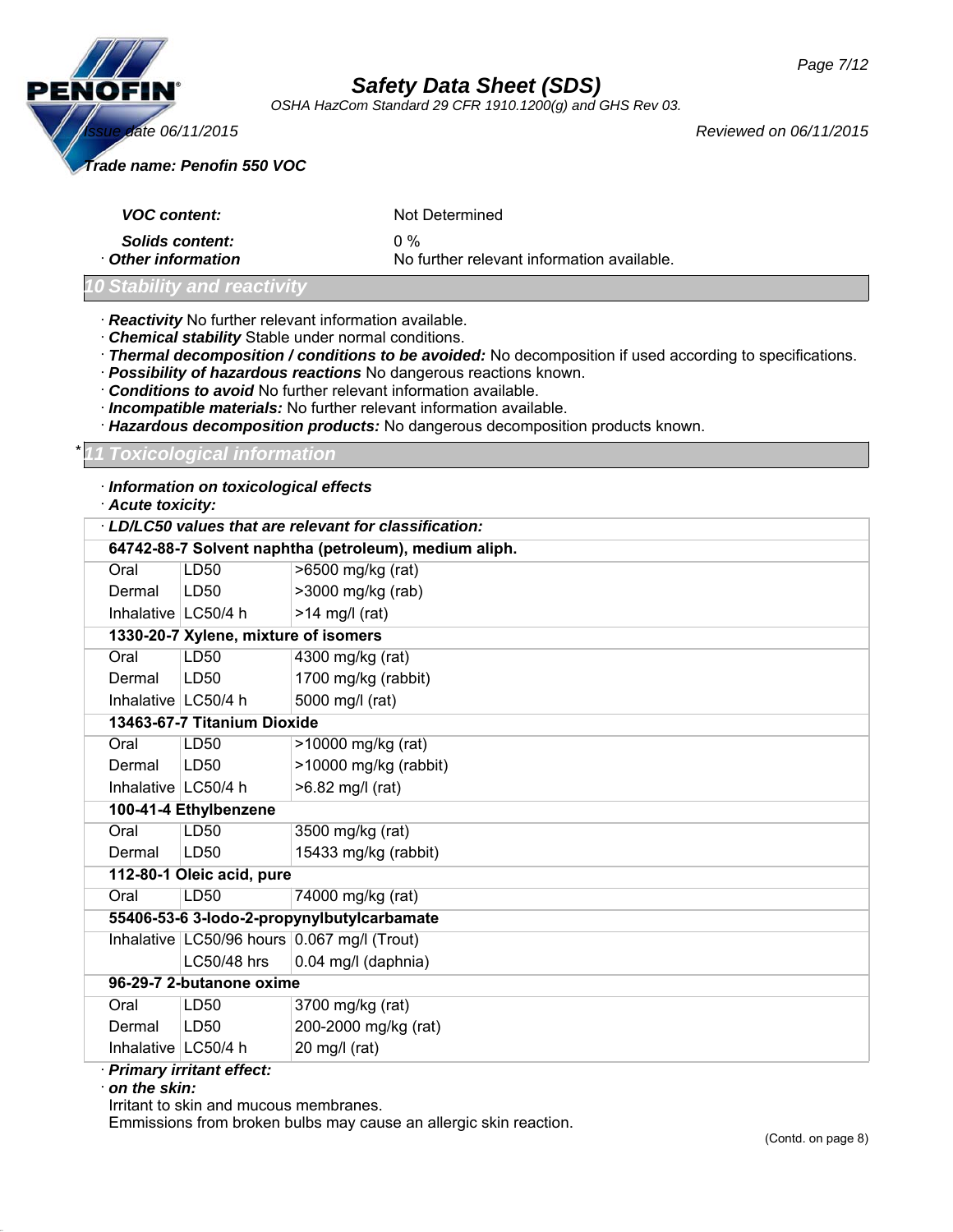

*OSHA HazCom Standard 29 CFR 1910.1200(g) and GHS Rev 03.*

*Issue date 06/11/2015 Reviewed on 06/11/2015*

*Trade name: Penofin 550 VOC*

| preparations:<br>Harmful<br>Irritant | $\cdot$ on the eye: No irritating effect.<br>· Additional toxicological information:<br>The product shows the following dangers according to internally approved calculation methods for |    |
|--------------------------------------|------------------------------------------------------------------------------------------------------------------------------------------------------------------------------------------|----|
|                                      | · Carcinogenic categories<br>· IARC (International Agency for Research on Cancer)<br>None of the ingredients are listed.                                                                 |    |
|                                      | 1330-20-7 Xylene, mixture of isomers                                                                                                                                                     | 3  |
|                                      | 13463-67-7 Titanium Dioxide                                                                                                                                                              | 2Β |
|                                      | 100-41-4 $ Ethylbenzene$                                                                                                                                                                 | 2Β |
|                                      | · NTP (National Toxicology Program)                                                                                                                                                      |    |
|                                      | None of the ingredients are listed.                                                                                                                                                      |    |
|                                      | <b>OSHA-Ca (Occupational Safety &amp; Health Administration)</b>                                                                                                                         |    |
|                                      | None of the ingredients are listed.                                                                                                                                                      |    |
|                                      | 12 Ecological information                                                                                                                                                                |    |
| · Toxicity                           |                                                                                                                                                                                          |    |

## · *Aquatic toxicity:*

#### **1330-20-7 Xylene, mixture of isomers**

EC50 72 mg/l (Green algae)

75.49 mg/l (daphnia)

#### **13463-67-7 Titanium Dioxide**

EC50 >1000 mg/l (Water flea)

**100-41-4 Ethylbenzene**

EC50 4.9 mg/l (Green algae)

1.8-2.4 mg/l (Water flea)

· *Persistence and degradability* No further relevant information available.

- · *Behavior in environmental systems:*
- · *Bioaccumulative potential* No further relevant information available.
- · *Mobility in soil* No further relevant information available.
- · *Additional ecological information:*
- · *General notes:* Generally not hazardous for water.
- · *Results of PBT and vPvB assessment*
- · *PBT:* Not applicable.
- · *vPvB:* Not applicable.
- · *Other adverse effects* No further relevant information available.

### \* *13 Disposal considerations*

- · *Waste treatment methods*
- · *Recommendation:*

Must not be disposed of together with household garbage. Do not allow product to reach sewage system.

· *Uncleaned packagings:*

· *Recommendation:* Disposal must be made according to official regulations.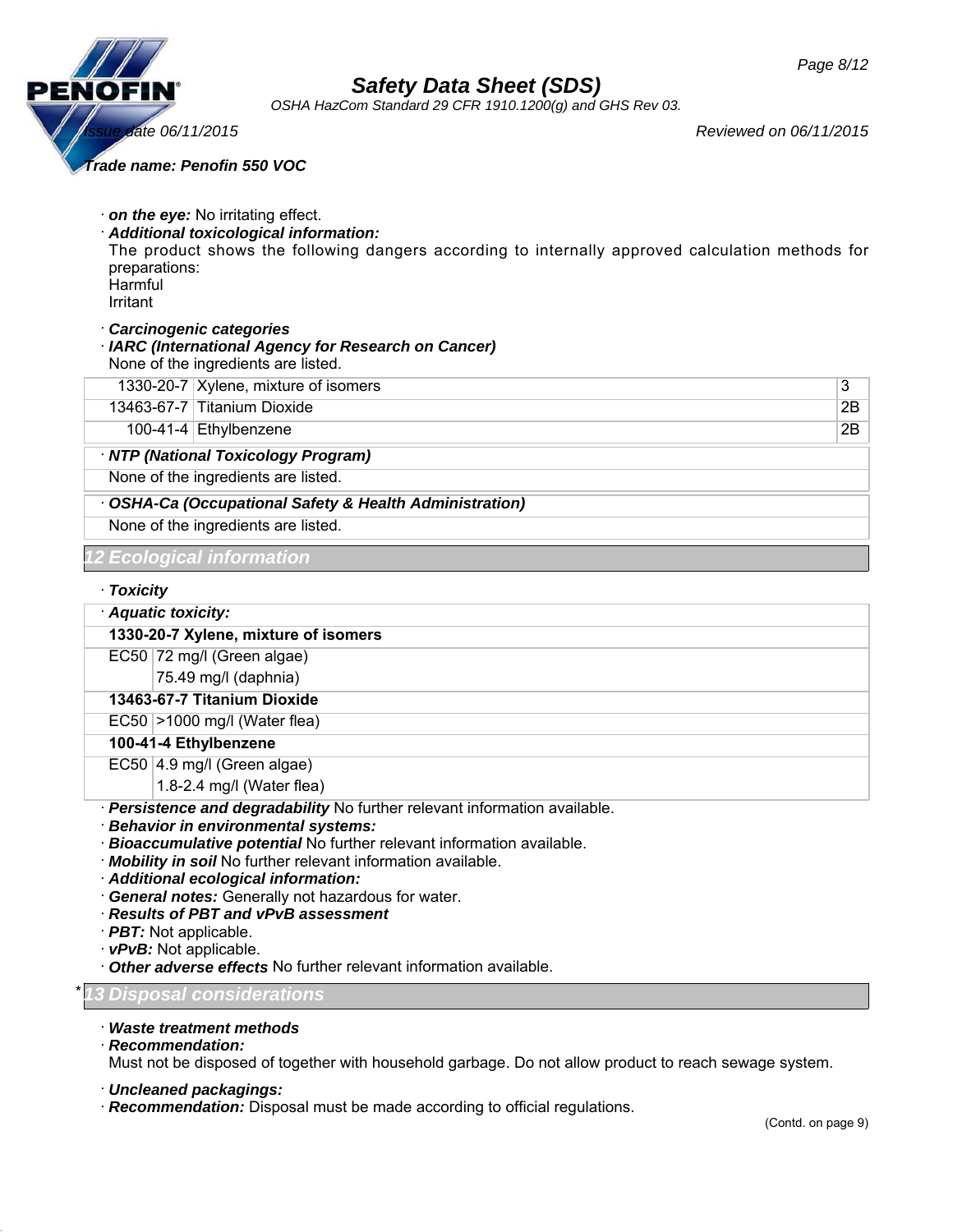

*OSHA HazCom Standard 29 CFR 1910.1200(g) and GHS Rev 03.*

*Trade name: Penofin 550 VOC*

| <b>Transport information</b>                                                                                                                    |                                                                                                                        |
|-------------------------------------------------------------------------------------------------------------------------------------------------|------------------------------------------------------------------------------------------------------------------------|
| · UN-Number<br>· ADR, IMDG, IATA<br>$\cdot$ UN proper shipping name<br>$·$ ADR<br>· IMDG, IATA<br>· Transport hazard class(es)                  | <b>UN1263</b><br>UN1263 Paint related material<br>PAINT RELATED MATERIAL                                               |
| $·$ ADR<br>· Class                                                                                                                              | 3 (F1) Flammable liquids                                                                                               |
| · Label                                                                                                                                         | 3                                                                                                                      |
| · IMDG, IATA                                                                                                                                    |                                                                                                                        |
| · Class<br>· Label<br>· Packing group<br>· ADR, IMDG, IATA<br>· Environmental hazards:<br>Special precautions for user<br>Danger code (Kemler): | 3 Flammable liquids<br>3<br>Ш<br>Not applicable.<br>Warning: Flammable liquids<br>30                                   |
| · EMS Number:<br>Transport in bulk according to Annex II of<br><b>MARPOL73/78 and the IBC Code</b>                                              | $F-E$ , S-E<br>Not applicable.                                                                                         |
| · Transport/Additional information:                                                                                                             |                                                                                                                        |
| $\cdot$ DOT<br><b>Quantity limitations</b><br>· Remarks:                                                                                        | On passenger aircraft/rail: 60 L<br>On cargo aircraft only: 220 L<br><b>Non-Regulated Material</b>                     |
| <b>ADR</b><br>· Excepted quantities (EQ)                                                                                                        | Code: E1<br>Maximum net quantity per inner packaging: 30 ml<br>Maximum net quantity per outer packaging: 1000 ml       |
| · IMDG<br>· Limited quantities (LQ)<br>· Excepted quantities (EQ)                                                                               | 5L<br>Code: E1<br>Maximum net quantity per inner packaging: 30 ml<br>Maximum net quantity per outer packaging: 1000 ml |
| · UN "Model Regulation":                                                                                                                        | UN1263, Paint related material, 3, III<br>(Contd. on page 10)                                                          |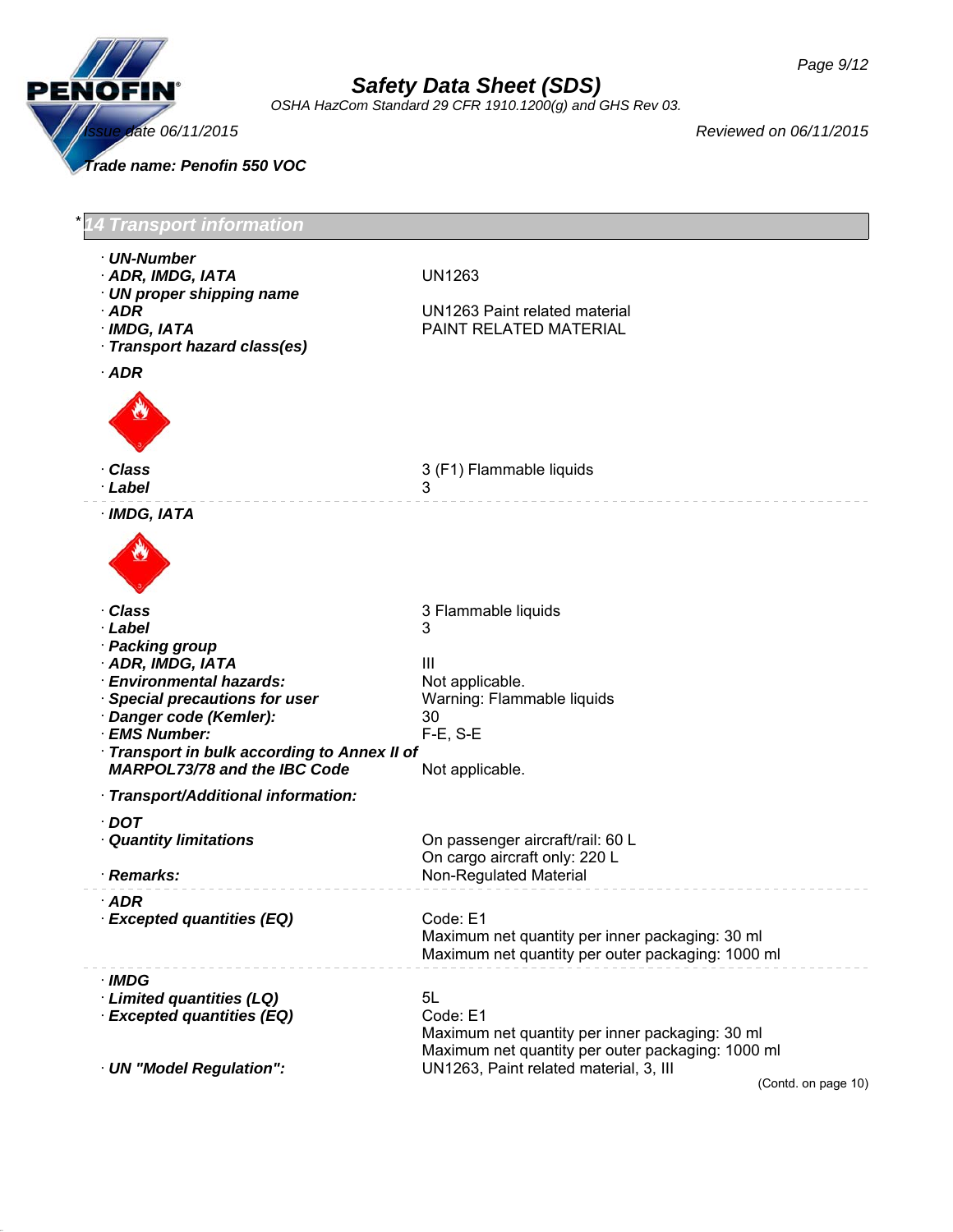

*OSHA HazCom Standard 29 CFR 1910.1200(g) and GHS Rev 03.*

*Issue date 06/11/2015 Reviewed on 06/11/2015*

*Trade name: Penofin 550 VOC*

### \* *15 Regulatory information*

| Safety, health and environmental regulations/legislation specific for the substance or mixture<br>· Sara |
|----------------------------------------------------------------------------------------------------------|
| Section 355 (extremely hazardous substances):                                                            |
| None of the ingredients are listed.                                                                      |
| Section 313 (Specific toxic chemical listings):                                                          |
| 1330-20-7 Xylene, mixture of isomers                                                                     |
| 100-41-4 Ethylbenzene                                                                                    |
| 55406-53-6 3-lodo-2-propynylbutylcarbamate                                                               |
| · TSCA (Toxic Substances Control Act):                                                                   |
| All ingredients are listed.                                                                              |
| <b>California Proposition 65</b>                                                                         |
| <b>Chemicals known to cause cancer:</b>                                                                  |
| 13463-67-7 Titanium Dioxide                                                                              |
| 100-41-4 Ethylbenzene                                                                                    |
| Chemicals known to cause reproductive toxicity for females:                                              |
| None of the ingredients are listed.                                                                      |
| Chemicals known to cause reproductive toxicity for males:                                                |
| None of the ingredients are listed.                                                                      |
| Chemicals known to cause developmental toxicity:                                                         |
| None of the ingredients are listed.                                                                      |
| <b>Carcinogenic categories</b>                                                                           |

| <b>EPA (Environmental Protection Agency)</b>                       |                                      |                |
|--------------------------------------------------------------------|--------------------------------------|----------------|
|                                                                    | 1330-20-7 Xylene, mixture of isomers |                |
|                                                                    | 100-41-4 Ethylbenzene                | D              |
| TLV (Threshold Limit Value established by ACGIH)                   |                                      |                |
|                                                                    | 1330-20-7 Xylene, mixture of isomers | A4             |
|                                                                    | 13463-67-7 Titanium Dioxide          | A4             |
|                                                                    | 100-41-4 $ Ethylbenzene$             | A <sub>3</sub> |
| · NIOSH-Ca (National Institute for Occupational Safety and Health) |                                      |                |
|                                                                    | 13463-67-7 Titanium Dioxide          |                |

#### · *GHS label elements*

The product is classified and labeled according to the Globally Harmonized System (GHS).

· *Hazard pictograms*



· *Signal word* Danger

· *Hazard-determining components of labeling:* Solvent naphtha (petroleum), medium aliph.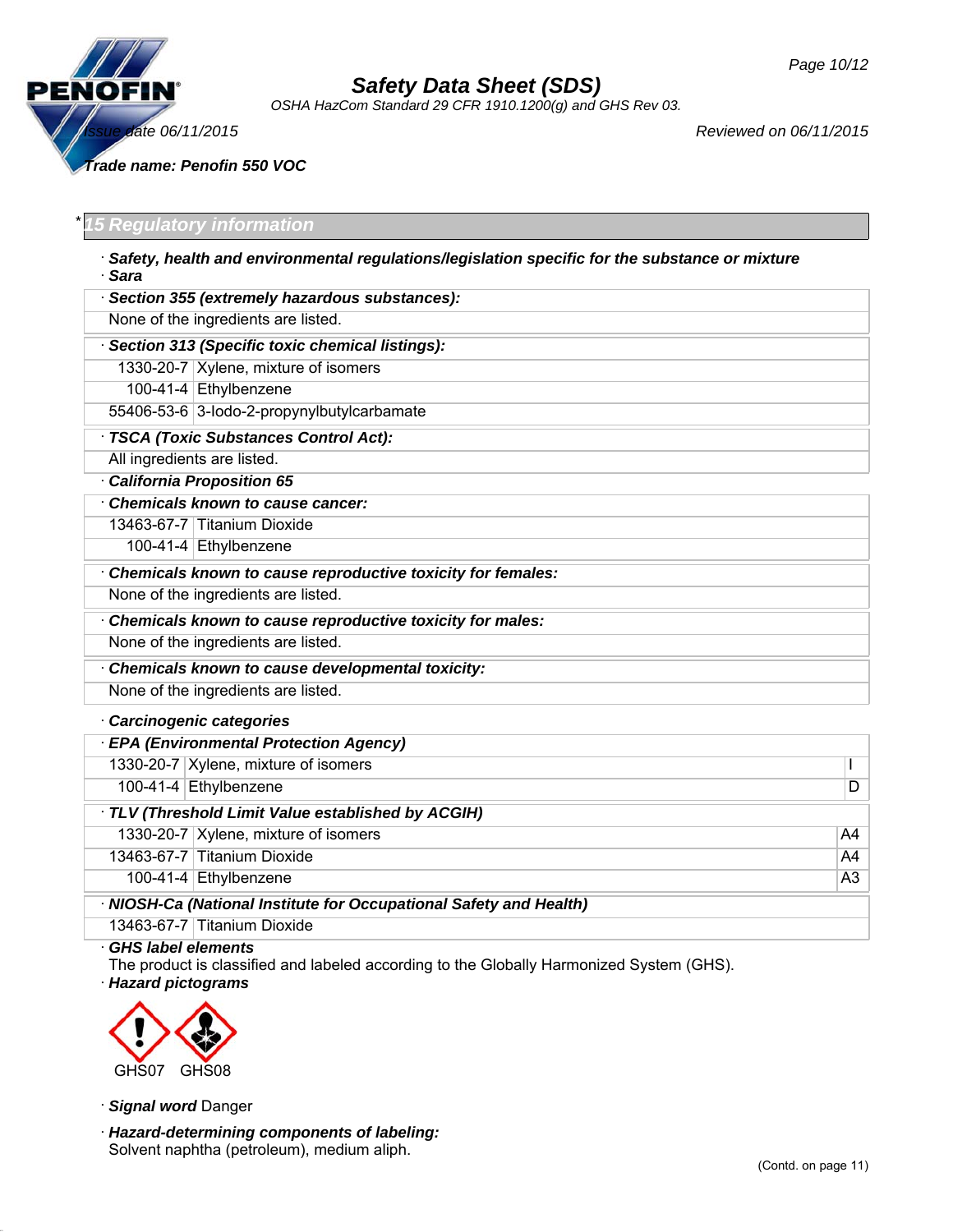

*OSHA HazCom Standard 29 CFR 1910.1200(g) and GHS Rev 03.*

*Trade name: Penofin 550 VOC*

| Xylene, mixture of isomers<br><b>Titanium Dioxide</b><br>Ethylbenzene<br>3-lodo-2-propynylbutylcarbamate<br>· Hazard statements<br>Combustible liquid.<br>Harmful if inhaled.<br>Causes skin irritation.<br>May cause an allergic skin reaction.<br>Suspected of causing cancer.<br>· Precautionary statements | Causes damage to the central nervous system through prolonged or repeated exposure. May cause damage<br>to the central nervous system and the hearing organs through prolonged or repeated exposure.<br>May be fatal if swallowed and enters airways. |  |  |
|----------------------------------------------------------------------------------------------------------------------------------------------------------------------------------------------------------------------------------------------------------------------------------------------------------------|-------------------------------------------------------------------------------------------------------------------------------------------------------------------------------------------------------------------------------------------------------|--|--|
| Keep away from flames and hot surfaces. - No smoking.<br>Do not breathe dust/fume/gas/mist/vapors/spray.<br>Avoid breathing dust/fume/gas/mist/vapors/spray.<br>Use only outdoors or in a well-ventilated area.                                                                                                |                                                                                                                                                                                                                                                       |  |  |
|                                                                                                                                                                                                                                                                                                                | Wear protective gloves / eye protection / face protection.<br>Wear protective gloves.<br>Wash thoroughly after handling.<br>Do not eat, drink or smoke when using this product.                                                                       |  |  |
| Contaminated work clothing must not be allowed out of the workplace.<br>Obtain special instructions before use.<br>Do not handle until all safety precautions have been read and understood.<br>If swallowed: Immediately call a poison center/doctor.                                                         |                                                                                                                                                                                                                                                       |  |  |
| Specific treatment (see supplementary first aid instructions on this Safety Data Sheet).<br>IF INHALED: Remove victim to fresh air and keep at rest in a position comfortable for breathing.<br>Call a poison center/doctor if you feel unwell.<br>Wash contaminated clothing before reuse.                    |                                                                                                                                                                                                                                                       |  |  |
| IF exposed or concerned: Get medical advice/attention.<br>If skin irritation occurs: Get medical advice/attention.<br>If skin irritation or rash occurs: Get medical advice/attention.<br>Get medical advice/attention if you feel unwell.                                                                     |                                                                                                                                                                                                                                                       |  |  |
|                                                                                                                                                                                                                                                                                                                | Do NOT induce vomiting.<br>In case of fire: Use for extinction: CO2, powder or water spray.<br>If on skin: Wash with plenty of water.<br>Take off contaminated clothing and wash it before reuse.                                                     |  |  |
| Store locked up.<br>Store in a well-ventilated place. Keep cool.<br>Dispose of contents/container in accordance with local/regional/national/international regulations.                                                                                                                                        |                                                                                                                                                                                                                                                       |  |  |
| · National regulations:                                                                                                                                                                                                                                                                                        |                                                                                                                                                                                                                                                       |  |  |
| substances.                                                                                                                                                                                                                                                                                                    | The product is subject to be classified according with the latest version of the regulations on hazardous                                                                                                                                             |  |  |
| · State Right to Know                                                                                                                                                                                                                                                                                          |                                                                                                                                                                                                                                                       |  |  |
| CAS: 64742-88-7                                                                                                                                                                                                                                                                                                | Solvent naphtha (petroleum), medium aliph.<br>25-50%<br><b>Elam.</b> Lig. 3, H226; STOT RE 1, H372; Asp. Tox. 1, H304                                                                                                                                 |  |  |
| CAS: 1330-20-7<br>RTECS: ZE 2100000                                                                                                                                                                                                                                                                            | Xylene, mixture of isomers<br>15-35%<br>Flam. Liq. 3, H226; (1) Acute Tox. 4, H312; Acute Tox. 4, H332; Skin Irrit. 2,<br>H <sub>3</sub> 15                                                                                                           |  |  |
|                                                                                                                                                                                                                                                                                                                | $\overline{(Contd. on page 12)}$                                                                                                                                                                                                                      |  |  |